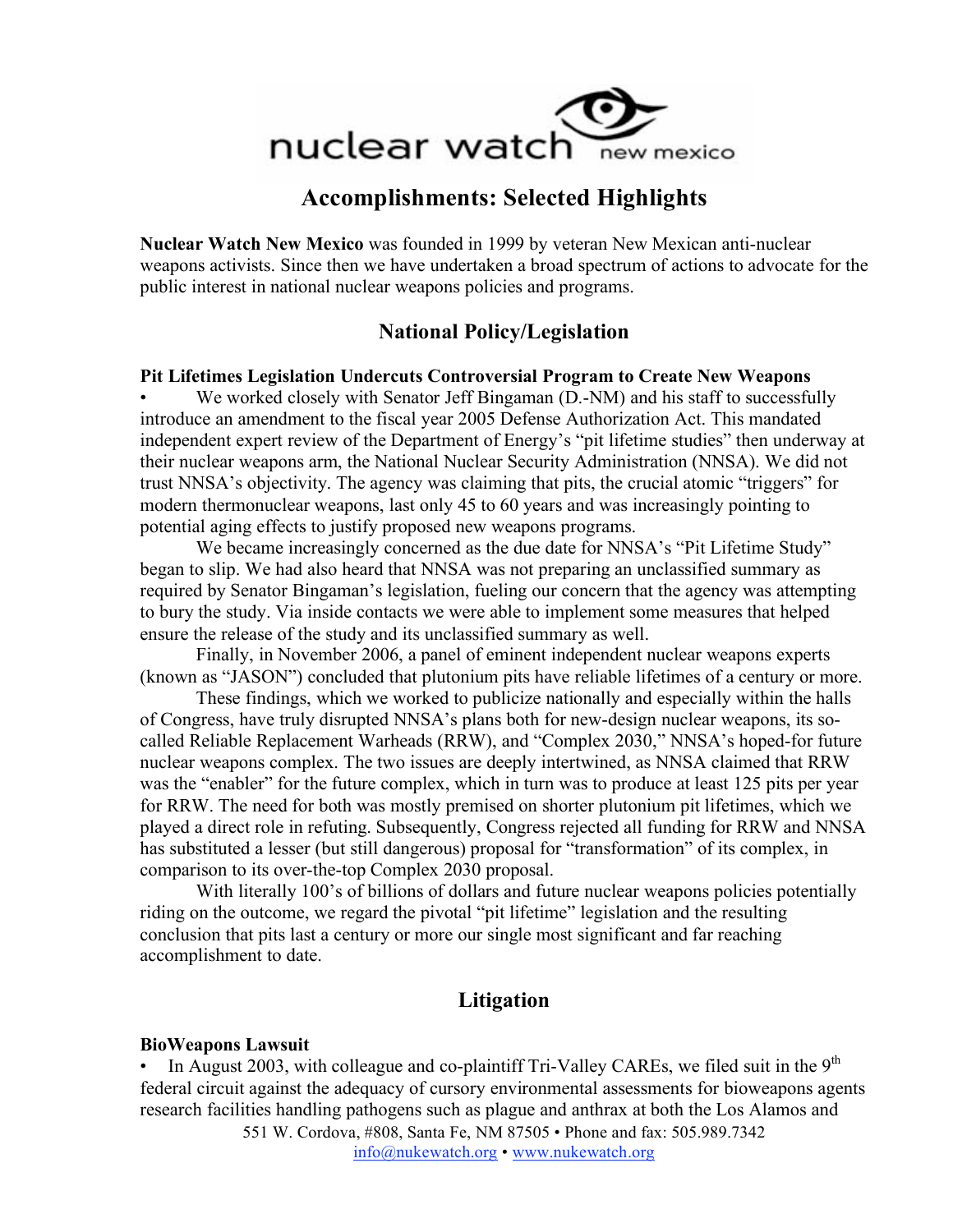Lawrence Livermore National Laboratories. In response, in January 2004 the NNSA withdrew its approval for the Los Alamos biolab, stating that it would prepare a more comprehensive environmental impact statement that has still not been released. In Summer 2006 we discovered from inside sources that LANL planned to begin unpublicized "interim operations" at the biolab, which a single letter to NNSA from our attorney brought to a stop.

However, NNSA did decide to proceed with its Livermore biolab. We co-plaintiffs appealed, and as a result a  $9<sup>th</sup>$  circuit judicial panel ruled in 2006 that "Intentional Destructive Acts" (sabotage or terrorism) must be considered in environmental reviews of proposed DOE facilities. Subsequently, DOE felt compelled to incorporate that judicial decision into Department-wide guidance for all of its public review processes required by the National Environmental Policy Act (NEPA). That now-required analysis of the potential effects of terrorism and sabotage should prove a crucial long-term tool for activists across the country.

#### **FOIA Lawsuit**

• In October 2007, following protracted litigation under the Freedom of Information Act (FOIA) to obtain "Ten-Year Comprehensive Site Plans" for various NNSA sites, a federal judge ruled that NNSA's pattern and practice of delay defies "both logic and the law." NNSA itself describes these Plans as the foundation for strategic planning of its "intended" nuclear weapons complex. Directly related, we fought against NNSA's claimed use of a FOIA exemption that allows "predecisional" materials to be withheld, which in the extreme could mean that all agency decisional materials could be withheld until they were specifically approved by the President or Congress. We beat NNSA on the use of that FOIA exemption as well. NNSA has now stated in court that it has gotten the message is considering providing its Site Plans to all on the Internet.

## **Facilities, Permits and Environmental Impact Statements**

#### **Modern Pit Facility Stopped in its Tracks**

• Beginning in 2002 Nuclear Watch led in the fight against the NNSA's proposed "Modern Pit Facility" (MPF), a super new bomb plant designed to produce up to 450 plutonium pits per year. First, we convinced the national Alliance for Nuclear Accountability (ANA) to take on the issue as a top priority, and through ANA's presence in Washington, DC made the MPF issue visible in the nation's capitol. Ultimately Congress rejected any funding for the MPF.

## **Pit Production Confined**

• In 2008 Congress also rejected any funding for NNSA's subsequent proposal for a "Consolidated Plutonium Center" (CPC), a scaled down version of the MPF designed to produce 125 pits per year (by this time the "Pit Lifetime Study" played a strong role in sealing its doom). Defeating both the MPF and CPC fit into Nuclear Watch's larger strategy of preventing the U.S. from resuming industrial-scale bomb production. Unfortunately, success in that strategy does have a negative boomerang effect on Los Alamos in that NNSA has been forced to rely upon LANL's already existing plutonium pit production infrastructure instead of building a new super plant elsewhere. Nevertheless, we believe this is mostly to the good, because we also believe that pit production will always be heavily constrained at LANL because of a number of factors, including site topography, regional popular and political opposition, and even the Lab's questionable level of competence. Moreover, we argue that few, if any, pits actually need to be produced even by the NNSA's own definitions and terms, given Congressional rejection of the Reliable Replacement Warhead and the not-well-known fact that the Pantex Plant near Amarillo, TX, is sanctioned to "reuse" up to 350 existing pits per year for refurbished nuclear weapons.

*Nuclear Watch New Mexico • Highlights of Accomplishments • Page 2*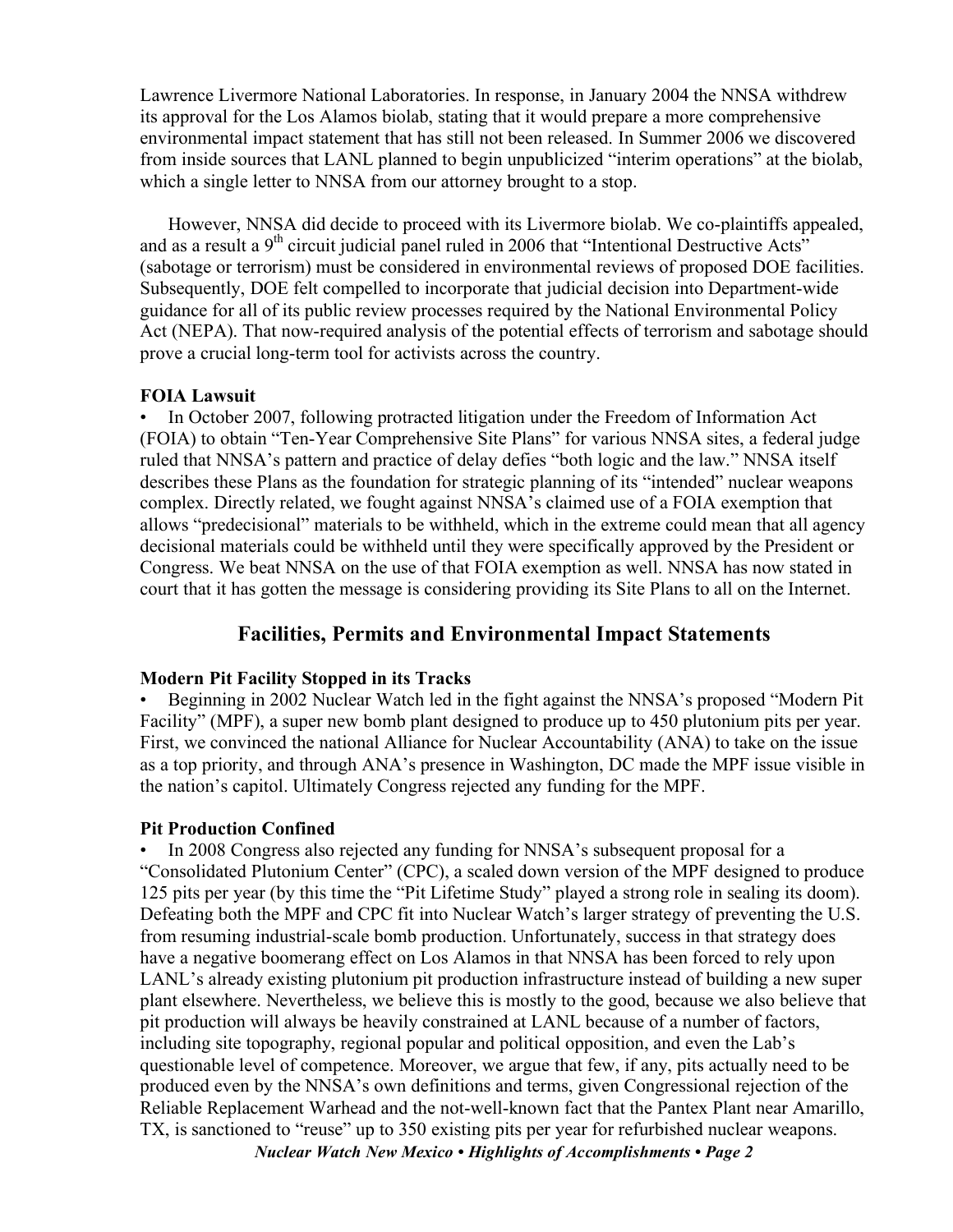The Plant itself boasts how far cheaper and less environmentally damaging pit reuse is in comparison to new pit production.

#### **Postal Service Dissuaded from Investing in Nuclear Weapons Facility**

• In June 2006 we discovered through a Ten-Year Comprehensive Site Plan for the Los Alamos National Laboratory (LANL) a scheme for "alternative financing" in which the US Postal Service was going to pay for the construction of a 400,000 square feet, nuclear weaponsrelated "Science Center" at the Lab. Within two days of our public disclosure of it the USPS headquarters in Washington DC formally backed out of what it called that "arrangement."

#### **A New Environmental Impact Statement for Los Alamos**

• In 2006 Nuclear Watch and others persuaded NNSA to draft a new LANL Site-Wide Environmental Impact Statement (SWEIS) for continued operations, for which we submitted extensive formal comment. A final document has yet to be released, and in any event its importance has since been superseded by NNSA's subsequent release of a draft programmatic environmental impact statement for "transformation" of its nuclear weapons complex. In hindsight, perhaps the most important thing that we did for the LANL SWEIS was to upload (in a massive technical effort) all of its cited reference documents onto our own web site, given NNSA's refusal to provide online public access. [We had the reference documents because NNSA had supplied Nuclear Watch with 18 CDs, no doubt anticipating that we would have sued them under NEPA had they not given them to us.] We like to think that we shamed NNSA by our example, as the agency has now provided online access to virtually all of its cited reference documents for its transformation programmatic environmental impact statement. We can't underline enough how important that online access is for the serious researcher and public commentator. Finally, we believe that NNSA will now be compelled to provide online access to reference documents in all major future public review processes.

## **Teaming up with Idaho**

• In 2005 DOE released a draft environmental impact statement for consolidating activities involving plutonium-238 at the Idaho National Laboratory. The isotope Pu-238 is non-fissile (i.e., incapable of sustaining a nuclear chain reaction) and hence is not directly used in nuclear weapons (however, because of its steady heat as a byproduct of radioactive decay it is used in thermoelectric batteries for deep space and unspecified national security missions). One of the expressed aims of DOE's proposed Pu-238 consolidation was to free up more floor space for nuclear weapons pit manufacturing operations with Pu-239 at LANL's plutonium facility. Nuclear Watch researched and supplied crucial information to colleagues in Idaho (e.g., the Snake River Alliance) demonstrating that link to increased nuclear weapons production, plus the fact that LANL had Pu-238 recycling operations that would satisfy DOE's claimed need for increased production anyway. After raucous public hearings in Idaho that focused on these key arguments and others, DOE has to date abandoned its consolidation proposal, thereby helping to keep plutonium pit production constrained at Los Alamos.

## **LANL Criticality Experiments Ended**

In 2004 we became aware of a report by the independent Defense Nuclear Facilities Safety Board (DNFSB) that stated that fatal offsite radiological doses were possible in the event of accidents during "criticality experiments" at LANL's Technical Area-18. We met with NM Gov. Bill Richardson, who ironically had ordered an end to those criticality experiments in 2000 while he was Secretary of the Energy Department. In response to letters received from him and Congressman Tom Udall (both of which we drafted) in short order NNSA stopped the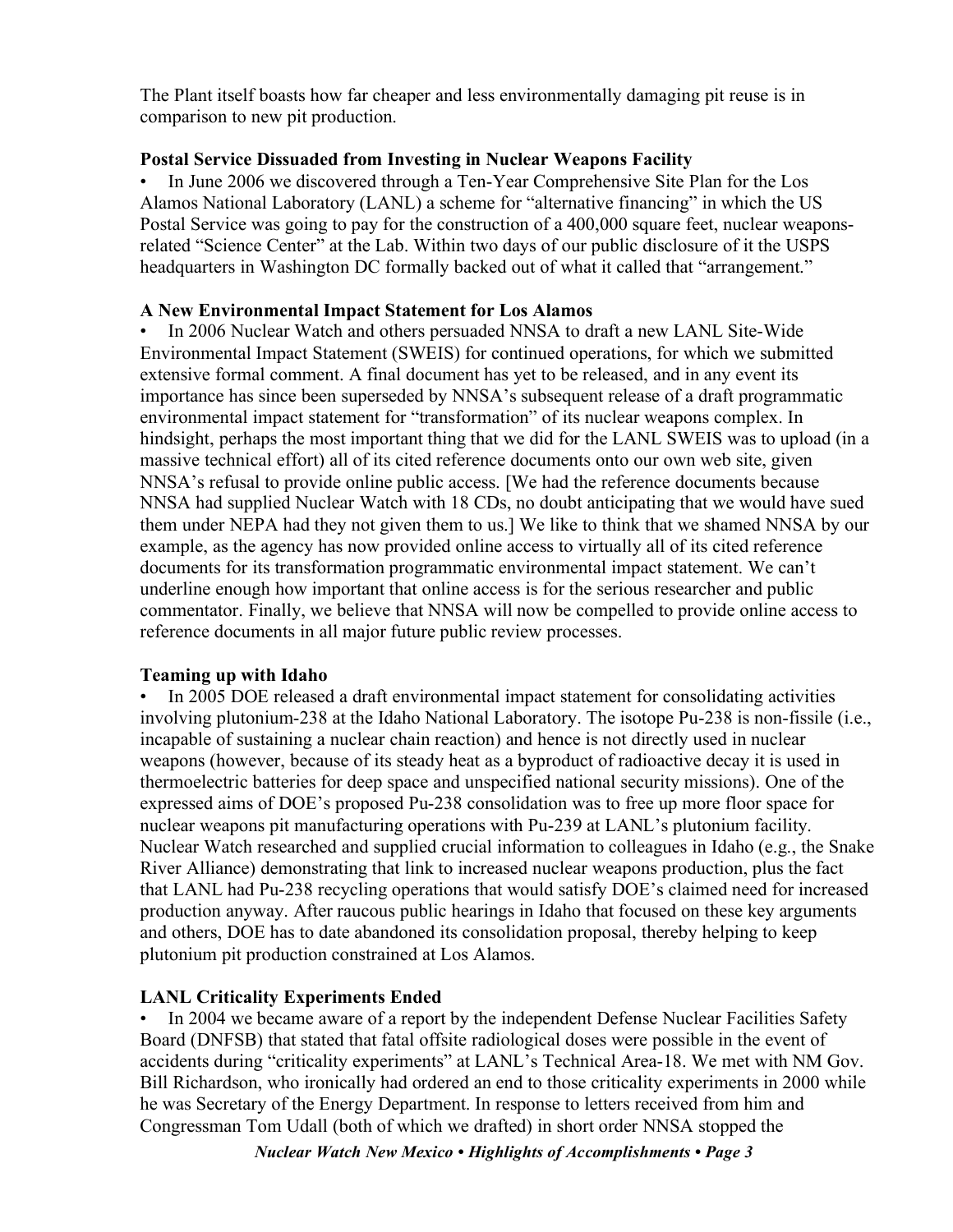experiments at TA-18 and transferred its related equipment to the Nevada Test Site (but still has not yet resumed those experiments there).

## **Updating LANL's Waste Permit**

In August 2007 the New Mexico Environment Department (NMED) issued a new draft solid waste permit for LANL covering hazardous and mixed hazardous/radioactive wastes. The old permit had expired in 1998, but was "administratively extended" by NMED since. Nuclear Watch had been pressuring NMED since 2002 to release a new draft, and albeit far too delayed finally succeeded. We have since submitted to NMED extensive formal comment designed to strengthen the final permit, which should be a crucial tool toward State-mandated cleanup at LANL.

## **Networking and Coalition-Building**

• Nuclear Watch helps others. We are an active member of the Alliance for Nuclear Accountability (ANA), and frequently serve as "team leaders" in meetings with Congress and the Administration during ANA's annual "DC Days," which brings a grassroots perspective on nuclear weapons issues to the nation's capitol. The Nuclear Watch Executive Director served on the ANA Board for eight years, six as President. He also served on the Advisory Board for the Monitoring and Technical Assistance Fund since its inception in 1998. That Fund resulted from litigation against DOE that he initiated in 1996, and the Fund dispensed over 5 million dollars to more than 40 citizen groups and Tribes so that they could conduct their own studies of DOE environmental management programs. Nuclear Watch has repeatedly traveled to promote citizen activism at an overlooked NNSA site, the Kansas City Plant, which produces 85% of all nuclear weapons components. Our support resulted in PeaceWorks Kansas City adopting the Plant as its number one issue. With others, we are now in the formative stage of preparing a legal case against NNSA for excluding the Kansas City Plant from its current, required public review of its proposal for "transformation" of its nuclear weapons complex.

# **Media and Public Outreach**

• We seize on opportunities to submit public comment to federal and state agencies, and facilitate others' response by publicizing comment periods/deadlines and posting sample comments and talking points.

• Nuclear Watch frequently appears in New Mexico printed media and radio and periodically on TV. We publish quarterly newsletters mailed to 2,500 individuals and organizations and numerous fact sheets, press releases, op-eds and letters to the editor. Our award-winning website www.nukewatch.org receives approximately 750,000 visits per year, and has been the first in the nation to post such crucial documents as the November 2006 "Pit Lifetime Study" and a 2001 "Report to Congress on the Defeat of Hard and Deeply Buried Targets" by the Department of Defense (which called for the development of earth-penetrating nuclear weapons).

# **Prior Accomplishments**

Before co-founding Nuclear Watch New Mexico in December 1999, Executive Director Jay Coghlan worked with the Santa Fe-based Concerned Citizens for Nuclear Safety (CCNS) since 1989. In that decade he:

• Put LANL issues on the CCNS agenda to begin with. Prior to that, the organization focused solely on the Waste Isolation Pilot Plant, the world's first deep geologic radioactive waste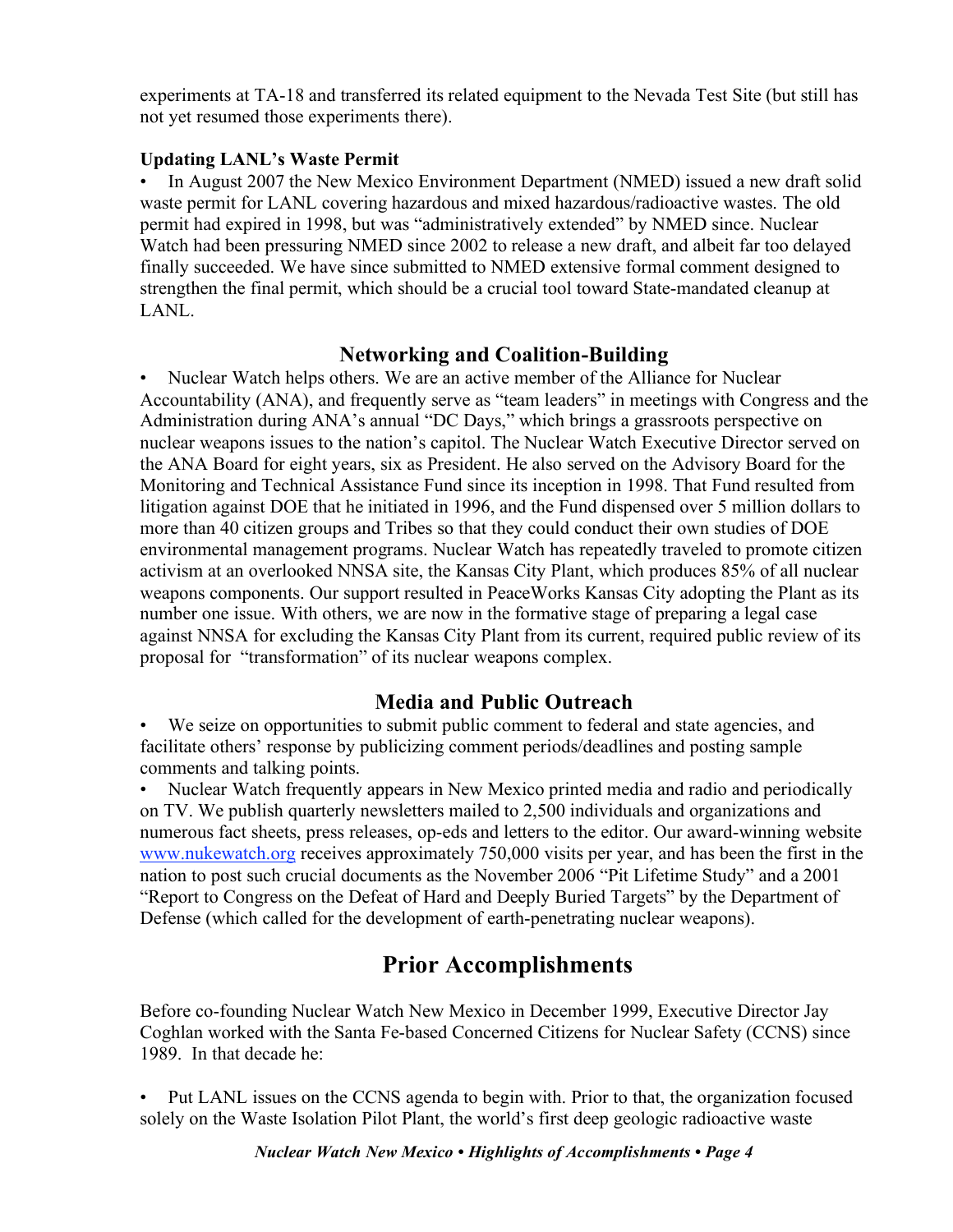repository in southern New Mexico. CCNS' work centers on LANL to this day, particularly with respect to environmental and water issues.

• Jay and CCNS came to be involved with LANL issues through the Lab's 1989 proposal to resume mixed hazardous and radioactive waste incineration, which required permitting by NMED. Jay organized a letter-writing campaign against radioactive incineration aimed at New Mexico's two Senators and the then-3<sup>rd</sup> District Congressman Bill Richardson. Ultimately, Richardson introduced legislation that required a year's moratorium on the proposal in order to allow NMED time to promulgate air quality regulations on mixed waste incineration. When those regulations were issued DOE sued New Mexico and lost, and then lost again in appeal to the State Supreme Court, thereby firmly setting important legal precedent. In the end, in the face of public controversy, LANL abandoned its attempt to resume mixed waste radioactive incineration, to our knowledge the first time the Lab had ever been forced to back down on a major issue.

• In 1990 LANL proposed the construction and operation of a major new plutonium facility. Under Jay's leadership, CCNS, with others, used the required National Environmental Policy Act process for public review to delay that proposal. Not long thereafter, Congress declined to fund LANL's new plutonium facility, given the end of the Cold War. However, on a sad and ironic note, the essence of that proposal has been resurrected in LANL's "Chemical and Metallurgical Research Replacement Project" (CMRR). This new facility is now being constructed and will cost more than \$2 billion and enable expanded production of 50 to 80 plutonium pits per year. We are very involved fighting against the CMRR.

In 1992, with Jay and John Stroud as Co-Directors of CCNS's LANL Programs, the organization filed suit against the Lab for Clean Air Act violations. Ultimately, in 1997 a federal judge ruled that LANL was in violation at 29 of its 31 major radioactive air emissions sources. Prolonged settlement negotiations followed, which resulted in the first-ever independent audits of a DOE's site's radioactive air emissions monitoring program, and the required continuance of a popular online emissions monitoring network.

In 1995, CCNS, under Jay's leadership, and the Los Alamos Study Group sued DOE for its failure to complete an environmental impact statement (EIS) before constructing an advanced nuclear weapons design facility called the Dual-Axis Radiographic Hydrodynamic Testing Facility (DARHT). DARHT is the world's most advanced nuclear weapons design facility whose purpose is to explode surrogate plutonium pits while x-raying them. As part of pre-litigation negotiations with DOE, the two parties had three demands that the Department must:

1) Complete a delayed, legally required programmatic environmental impact statement (PEIS)

- on its proposed post-Cold War reconfiguration of its nuclear weapons complex;
- 2) Complete an EIS for DARHT; and
- 3) Refrain from constructing DARHT until a formal decision was reached through the EIS.

DOE agreed to our first demand, which resulted in the 1996 "Stockpile Stewardship and Management PEIS," which gave much public insight into DOE's nuclear weapons plans. It also provided the crucial legal record for subsequent issues, such as the Modern Pit Facility, the \$5 billion National Ignition Facility at the Livermore weapons lab, and now NNSA's current formal proposal to "transform" its nuclear weapons complex (which is based upon and technically is a "supplement" to the 1996 Stockpile Stewardship and Management PEIS).

As the result of protracted negotiations (requiring three trips to Washington, DC), DOE also agreed to complete an environmental impact statement for DARHT, but refused to stop construction while preparing it. Therefore, the Los Alamos Study and CCNS proceeded with

*Nuclear Watch New Mexico • Highlights of Accomplishments • Page 5*